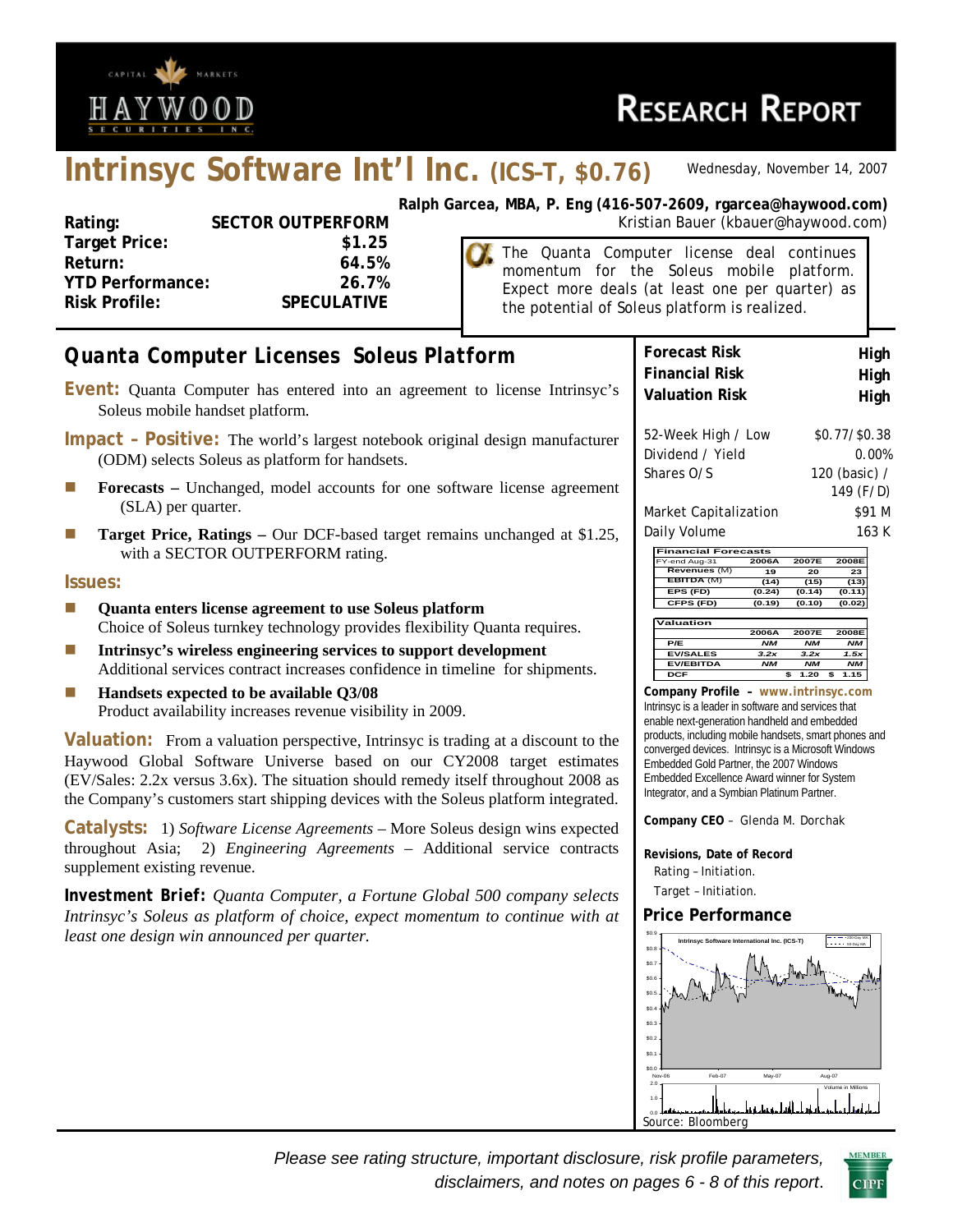

**Daily Volume (Mlns)**

1) Gruber & McBaine Cap

#### **Intrinsyc Software International Inc.**

*Rating: Market Cap. (\$M): Sector Outperform* 

*Company Description -* Intrinsyc is a leader in software and services that enable next-generation handheld and embedded products, including mobile

handsets, smart phones and converged devices.<br>*Investment Brief -* The company's mobile software products, engineering services, and years of expertise help OEMs, service providers, and silicon providers deliver compelling wireless products with faster time-to-market and improved development cost. Intrinsyc is a Microsoft Windows Embedded<br>Gold Partner, the 2007 Windows Embedded Excellence Award winner for System

*Catalysts -* Continued design wins, two have been announced so far, should drive royalty revs. *Risks* - Handset mftrs and OEMs decide not to go with Windows CE platform; slow shipments delay royalty stream.

| <b>Financial Forecasts</b>         |         |                |        |                |        |        |        |                                     |         | Float                           |
|------------------------------------|---------|----------------|--------|----------------|--------|--------|--------|-------------------------------------|---------|---------------------------------|
| FY-end Aug-31                      | 2005A   | 2006A          | 2007E  | 2008E          | 2009E  |        |        | Q3/2007A Q4/2007A Q1/2008E Q2/2008E |         | Options (2006 Fiscal Year-End)  |
| Revenues (\$mins)                  | 18      | 19             | 20     | 23             | 47     | 5.1    | 4.5    | 7.2                                 | 5.5     | Avg. Strike / Basic             |
| Rev. Growth %                      | 16%     | 6%             | 6%     | 17%            | 105%   |        | $-11%$ | 59%                                 | $-24%$  | Warrants (2006 Fiscal Year-End) |
| Consensus Revenue Est. (\$mlns)    | ٠       | $\mathfrak{D}$ | 25     | 46             | 59     | 4.3    | 4.8    | 5.3                                 | 5.9     | Avg. Strike / Basic             |
| 3 months ago.                      |         |                | 20     | $\frac{26}{3}$ | 47     | 4.4    | 4.9    | 5.5                                 | 6. i    | Dividend Yield                  |
| EBITDA (\$mins)                    | (4)     | (14)           | (15)   | (13)           | (6)    | (3.7)  | (3.9)  | 4.1                                 | (3.1)   | <b>Short Interest</b>           |
| <b>FBITDA Growth %</b>             | $-146%$ | $-259%$        | $-7%$  | 13%            | 53%    |        | $-4%$  | 205%                                | $-176%$ | Short Interest % of Float       |
| Consensus EBITDA Est. (\$mlns)     | ۰       | (14)           | (14)   | (7)            | 6      | (4.0)  | (3.9)  | (3.9)                               | (3.7)   | Daily Volume (3-Mth. Avg. mlns) |
| 3 months ago.                      |         | $\sim$         | (15)   | (15)           | (9)    | (4.5)  | (3.9)  | (3.9)                               | (3.7)   | Market Cap. (mlns)              |
| $EPS$ (FD) $(S)$                   | (0.09)  | (0.24)         | (0.14) | (0.11)         | (0.05) | (0.05) | (0.03) | (0.03)                              | (0.03)  | Enterprise Value (mlns)         |
| FPS Growth %                       | $-23%$  | $-165%$        | 42%    | 23%            | 49%    |        | 38%    | $-13%$                              | 23%     | Cash (mins)                     |
| Consensus EPS Est. (\$)            | ٠       | (0.17)         | (0.12) | (0.04)         | 0.04   | (0.04) | (0.04) | (0.04)                              | (0.04)  | Debt (mins)                     |
| 3 months ago.                      |         | ۰              | (0.18) | (0.12)         | (0.03) | (0.04) | (0.04) | (0.04)                              | (0.03)  | Net Cash / Share                |
| Net Profit (\$mins)                | (5)     | (16)           | (17)   | (13)           | (7)    | (4.4)  | (4.1)  | (4.1)                               | (3.1)   | Tang. Book Value / Share        |
| Net Profit Growth %                | $-61%$  | $-229%$        | $-4%$  | 24%            | 49%    |        | 6%     | 0%                                  | 23%     | Company CEO                     |
| Consensus Net Profit Est. (\$mlns) |         | (17)           | (15)   | (10)           | 5      | (4.3)  | (4.4)  | (4.4)                               | (4.1)   | Company Website                 |
| 3 months ago.                      |         |                | (18)   | (16)           | (11)   | (4.7)  | (4.4)  | (4.3)                               | (4.0)   | <b>Top Holders:</b>             |

|                           |           |           |           |           | All consciists numeris dic nom capital ic. |        |                         |                          |
|---------------------------|-----------|-----------|-----------|-----------|--------------------------------------------|--------|-------------------------|--------------------------|
| <b>Valuation Metrics</b>  | 2005      | 2006      | 2007      | 2008      | <b>Analyst Ratings: Capital IQ</b>         |        | <b>Potential Upside</b> | 2) Sprott Asset Man      |
| <b>Trailing EV/EBITDA</b> | 5.0x      | 2.5x      |           |           | <b>Average Target</b>                      | \$1.28 | 68%                     | 3) Northwest Mutual      |
| Est. Fwd EV/Sales         |           | 3.2x      | 3.2x      | 7.6x      | <b>Median Target</b>                       | \$1,20 | 58%                     | Ownership:               |
| Trailing P/E              | <b>NM</b> | <b>NM</b> |           |           | <b>Sector Outperform</b>                   |        |                         | <b>Management Contro</b> |
| Est. Fwd P/E              |           | <b>NM</b> | <b>NM</b> | <b>NM</b> | <b>Sector Perform</b>                      |        |                         | Last Financing:          |
| Current, 1-Year, 2-Year   |           |           |           |           | Sector Underperform                        |        |                         | Equity Offering          |
| <b>DCF Target</b>         |           | \$1.20    | \$1.15    | \$1.32    | # of Analysts                              |        |                         | Prior Equity Offering    |

| *All consensus numbers are from Capital IQ. |        | 1) Gruber & McBaine Cap. |                            |
|---------------------------------------------|--------|--------------------------|----------------------------|
| <b>Analyst Ratings: Capital IQ</b>          |        | <b>Potential Upside</b>  | 2) Sprott Asset Management |
| <b>Average Target</b>                       | \$1.28 | 68%                      | 3) Northwest Mutual        |
| <b>Median Target</b>                        | \$1.20 | 58%                      | Ownership:                 |
| Sector Outperform                           |        |                          | Management Control (Proxy  |
| <b>Sector Perform</b>                       |        |                          | Last Financing:            |
| <b>Sector Underperform</b>                  |        |                          | Equity Offering            |
| # of Analysts                               |        |                          | Prior Equity Offering      |



| Average                       | 2.2x      | 0.8x     | -6%                 | $-9%$  | $-18%$ | $-2%$     | 24%              | 12%       |
|-------------------------------|-----------|----------|---------------------|--------|--------|-----------|------------------|-----------|
| Palm, Inc.                    | 7.8x      | 6.9x     | $-36%$              | $-41%$ | $-72%$ | $-55%$    | 9%               | $-1%$     |
| AirIQ Inc.                    | $-27.6x$  | $-11.0x$ | $-44%$              | $-34%$ | $-52%$ | $-47%$    | 1%               | $-30%$    |
| Digital Dispatch Systems Inc. | 9.2x      | $-5.1x$  | 13%                 | 5%     | 15%    | $-105%$   | $-1.3%$          | $-1%$     |
| OceanLake Commerce Inc.       | <b>NM</b> | $-9.7x$  | $-38%$              | $-56%$ | 5%     | <b>NM</b> | <b>NM</b>        | <b>NM</b> |
| Enghouse Systems Ltd.         | 7.3x      | 7.1x     | $-2%$               | $-8%$  | 31%    | $-13%$    | 11%              | $-3%$     |
| Infowave Software Inc.        | <b>NM</b> | $-1.9x$  | $-59%$              | $-84%$ | $-64%$ | <b>NM</b> | 117%             | <b>NM</b> |
| Research In Motion Ltd.       | 19.6x     | 28.5x    | 64%                 | 128%   | 37%    | 130%      | 40%              | 89%       |
| THULLIS YU SURVALE THEITIAUUT | -0. IA    | -о.эл    | <i><b>JZ 70</b></i> | 2370   | -4270  | -2370     | $\sum_{i=1}^{n}$ | 1/22      |



Source: Haywood Securities

| Target: \$1.25                                                                                                                                                              |         |         |       |       |       |                                     |        |       |         |                                 |        | <b>Ticker: ICS-T</b> |  |
|-----------------------------------------------------------------------------------------------------------------------------------------------------------------------------|---------|---------|-------|-------|-------|-------------------------------------|--------|-------|---------|---------------------------------|--------|----------------------|--|
| scription - Intrinsyc is a leader in software and services that enable next-generation handheld and embedded products, including mobile<br>rt phones and converged devices. |         |         |       |       |       |                                     |        |       |         | <b>Key Statistics</b>           |        |                      |  |
| rief - The company's mobile software products, engineering services, and years of expertise help OEMs, service providers, and silicon                                       |         |         |       |       |       |                                     |        |       |         | <b>Current Price</b>            |        | \$0.76               |  |
| er compelling wireless products with faster time-to-market and improved development cost. Intrinsyc is a Microsoft Windows Embedded                                         |         |         |       |       |       |                                     |        |       |         | 1-Yr. Expected Total Return     |        | 64.5%                |  |
| he 2007 Windows Embedded Excellence Award winner for System Integrator, and a Symbian Platinum Partner.                                                                     |         |         |       |       |       |                                     |        |       |         | 52wk Hi / Lo                    | \$0.77 | \$0.38               |  |
| ontinued design wins, two have been announced so far, should drive royalty revs.                                                                                            |         |         |       |       |       |                                     |        |       |         | Shares O/S (mlns)               |        |                      |  |
| set mftrs and OEMs decide not to go with Windows CE platform; slow shipments delay royalty stream.                                                                          |         |         |       |       |       |                                     |        |       |         | Basic                           |        | 120                  |  |
|                                                                                                                                                                             |         |         |       |       |       |                                     |        |       |         | E.D.                            |        | 149                  |  |
| precasts                                                                                                                                                                    |         |         |       |       |       |                                     |        |       |         | Float                           |        | 117                  |  |
|                                                                                                                                                                             | 2005A   | 2006A   | 2007E | 2008E | 2009E | Q3/2007A Q4/2007A Q1/2008E Q2/2008E |        |       |         | Options (2006 Fiscal Year-End)  |        |                      |  |
| mlns)                                                                                                                                                                       | 18      | 19      | 20    | 23    | 47    | 5.1                                 | 4.5    | 7.2   | 5.5     | Avg. Strike / Basic             | \$0.97 | 4.73 M               |  |
| dh %                                                                                                                                                                        | 16%     | 6%      | 6%    | 17%   | 105%  |                                     | $-11%$ | 59%   | $-24%$  | Warrants (2006 Fiscal Year-End) |        |                      |  |
| Revenue Est. (\$mins)                                                                                                                                                       |         | 20      | 25    | 46    | 59    | 4.3                                 | 4.8    | 5.3   | 5.9     | Avg. Strike / Basic             | \$0.95 | 0.10M                |  |
| ago.                                                                                                                                                                        |         |         | 20    | 26    | 47    | 4.4                                 | 4.9    | 5.5   | 6.1     | <b>Dividend Yield</b>           |        | 0.0%                 |  |
| lns)                                                                                                                                                                        | (4)     | (14)    | (15)  | (13)  | (6)   | (3.7)                               | (3.9)  | 4.1   | (3.1)   | <b>Short Interest</b>           |        | 0.0%                 |  |
| rowth %                                                                                                                                                                     | $-146%$ | $-259%$ | $-7%$ | 13%   | 53%   |                                     | $-4%$  | 205%  | $-176%$ | Short Interest % of Float       |        | 0.0%                 |  |
| <b>EBITDA Est. (\$mins)</b>                                                                                                                                                 |         | (14)    | (14)  | (7)   | 6     | (4.0)                               | (3.9)  | (3.9) | (3.7)   | Daily Volume (3-Mth. Avg. mlns) |        | 0.16                 |  |
| ago.                                                                                                                                                                        |         |         | (15)  | (15)  | (9)   | (4.5)                               | (3.9)  | (3.9) | (3.7)   | Market Cap. (mlns)              |        | 91                   |  |

*Market Cap. (\$M): \$91* 

*\$0.76*

*0*

*69 21*

*Glenda M. Dorchak*

*www.intrinsyc.com*

*\$0.19 \$0.18*

*1.29% 4.18% 3.23%*







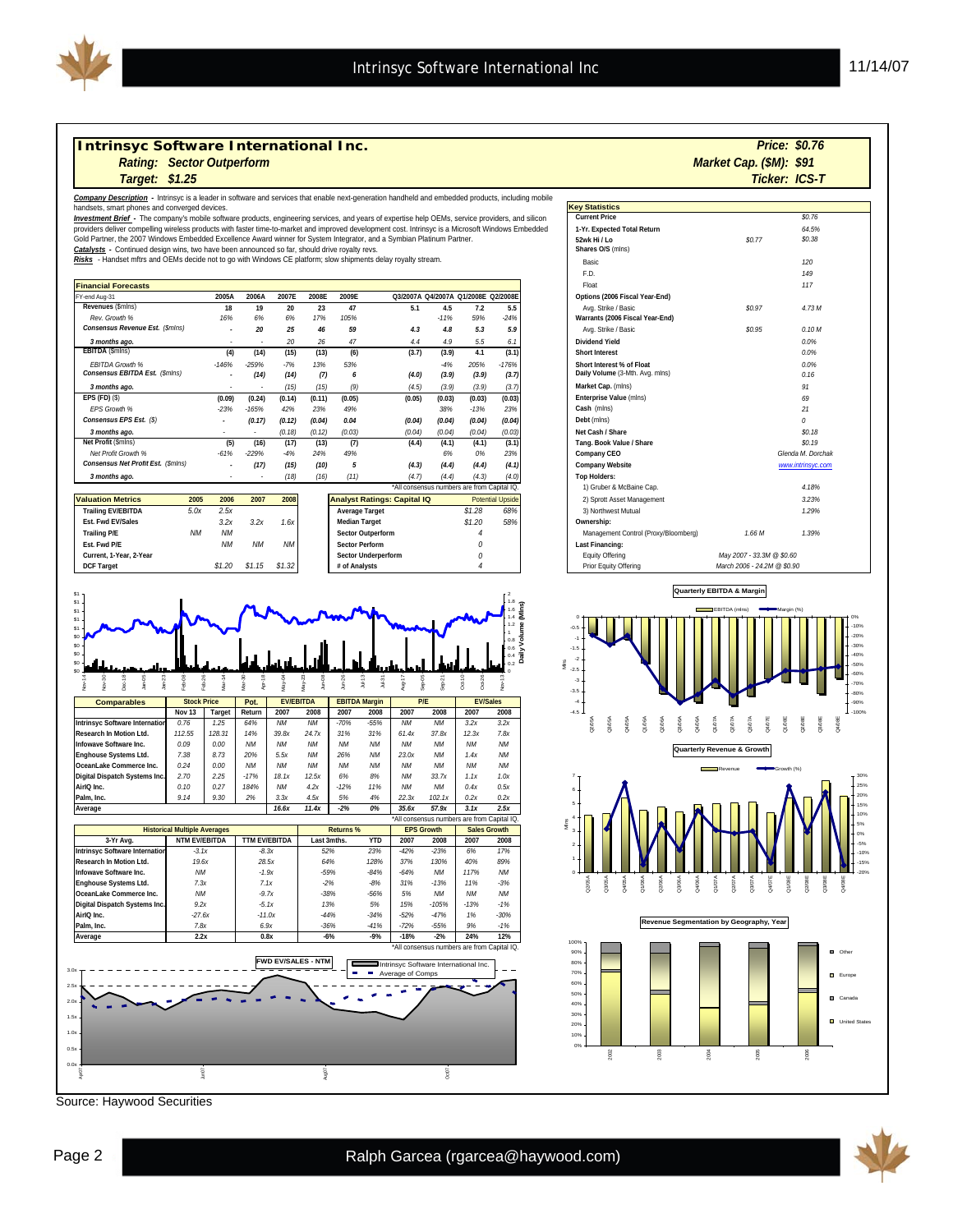

# **Investment Thesis**

Intrinsyc Software operates primarily as two businesses: the wireless systems engineering group, and the mobility software business that has been responsible for the development of Soleus, a consumer software product for wireless and handheld devices since 2004.

Soleus is a comprehensive software platform (based on Windows CE) and includes a high-level operating system (HLOS), an application suite, a pre-certified telephony stack, and sophisticated user interface-generation tools. Soleus' modular architecture speeds up the development process, provides a reusable platform, allows a higher degree of customization, and lowers the manufacturer's bill of materials. Within the mobile phone market, feature phones (Intrinsyc's target segment) have evolved as the biggest segment, and in 2006, contributed approximately 60% of the global sales (587 million units). We expect feature phones to continue to be 60% to 65% of global shipments going forward.

# **Quanta Computer Licenses Soleus Mobile Handset Platform**

Intrinsyc Software announced that they have reached an agreement with Quanta Computers, the world's largest notebook computer original design manufacturer (ODM), to use Soleus as the platform for 3G/High-Speed Downlink Packet Access (HSDPA) mobile devices. The agreement is coupled with an engineering services agreement to employ Intrinsyc's wireless engineers in the development of the Quanta products. The products are expected to begin shipping in Q3/08.

Financially, the details were undisclosed. Our projections are unaffected by this agreement as we have accounted for one design win/software license agreement (SLA) per quarter. At this point of CY2007, Intrinsyc has signed four software license agreements for Soleus.

Quanta Computer is the world's largest notebook computer original design manufacturer (ODM) and a Fortune 500 company. They operate worldwide, and design products ranging from notebooks, home entertainment, mobile communication, automotive electronics, to enterprise network systems. Currently they have approximately 30% market share in the notebook computer market, and have a stated strategy of increasing their non-notebook PC business to approximately 25% of 2008 revenue. This is where Intrinsyc's Soleus fits in, as mobile phones based on Windows CE is one of their targeted growth areas.

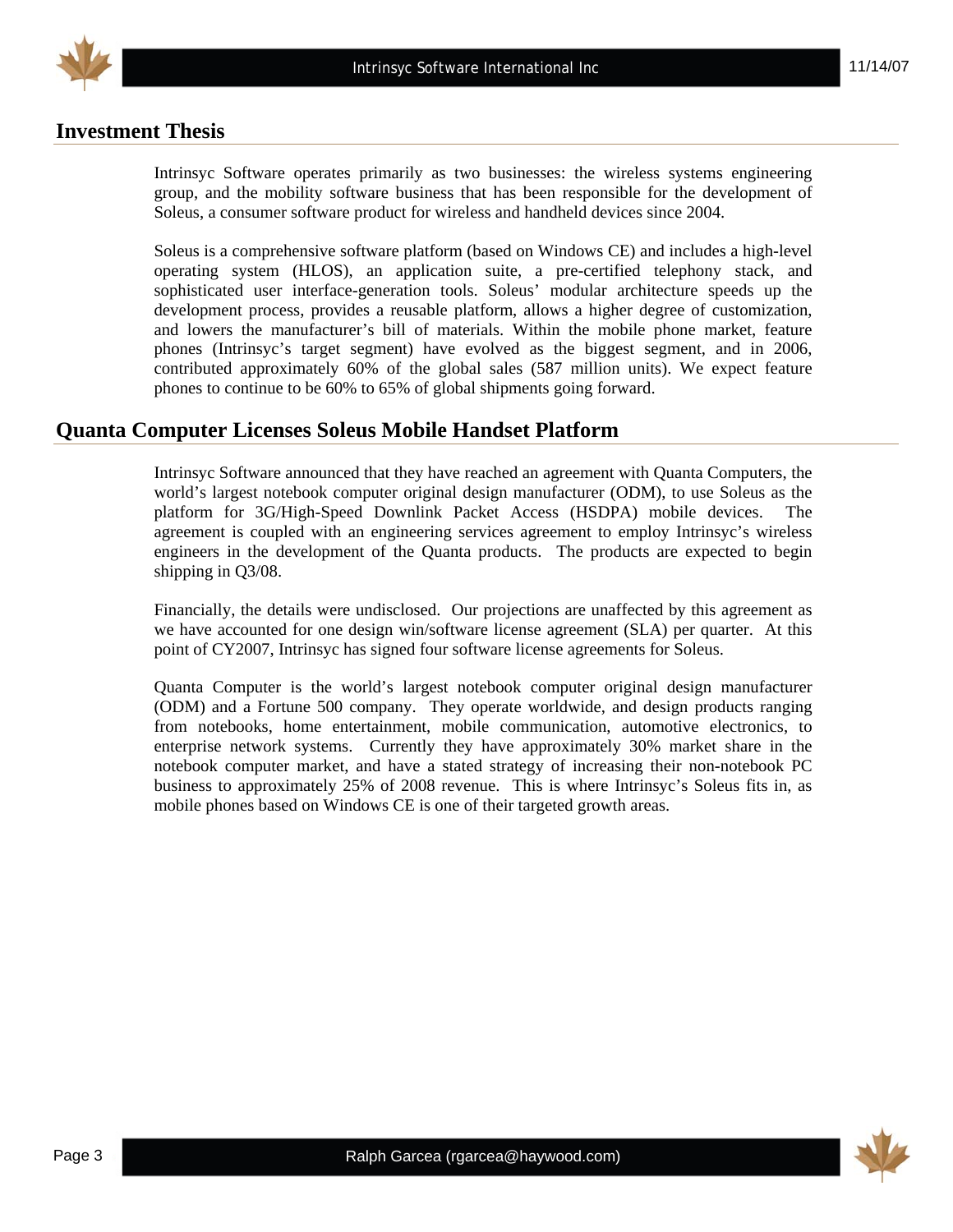

#### **Examples of Quanta Products**



Source: Company website

#### **Valuation**

From a valuation perspective, Intrinsyc is trading at a discount to the Haywood Global Software Universe based on our CY2008 target estimates (EV/Sales: 2.2x versus 3.6x). The situation should remedy itself throughout 2008 as the Company's customers start shipping devices with the Soleus platform integrated.

÷ aaa;

#### **Haywood Global Software Universe**

| <b>GLOBAL SOFTWARE</b>      | Ticker            | Rating    | Trdg<br>Curr | Price<br>13-Nov-07 | Consensus<br>Target | Pot.<br>Return | % of 52 week<br>Low | High | Mkt. Cap.<br>(US5mm) | Revenue (US\$mm)<br>CY07E |         |         | EPS (US\$)<br>CY08E CY07E CY08E CY07E | P/E        | CY08E      | EV/Sales<br>CY07E | CY08E      | EV/EBITDA<br>CY07E | CY08E      |
|-----------------------------|-------------------|-----------|--------------|--------------------|---------------------|----------------|---------------------|------|----------------------|---------------------------|---------|---------|---------------------------------------|------------|------------|-------------------|------------|--------------------|------------|
| Microsoft Corporation       | <b>MSFT</b>       | <b>NR</b> | <b>USD</b>   | 34.46              | 39.84               | 16%            | 130%                | 92%  | 322.388              | 55.265                    | 62.459  | 1.62    | 1.91                                  | 21.3       | 18.0       | 5.5               | 4.9        | 13.4               | 12.3       |
| Oracle Corp.                | ORCL              | <b>NR</b> | <b>USD</b>   | 20.52              | 24.70               | 20%            | 128%                | 89%  | 105,089              | 20.103                    | 22,489  | 1.13    | 1.30                                  | 18.2       | 15.8       | 5.2               | 4.6        | 11.7               | 10.2       |
| <b>SAP AG</b>               | <b>SAP</b>        | <b>NR</b> | <b>EUR</b>   | 34.98              | 43.88               | 25%            | 107%                | 81%  | 61.036               | 14,954                    | 16,512  | 2.33    | 2.69                                  | 21.7       | 18.8       | 3.8               | 3.5        | 12.9               | 11.4       |
| VMware, Inc.                | VMW               | <b>NR</b> | <b>USD</b>   | 90.68              | 108.33              | 19%            | 189%                | 72%  | 34.725               | 1,329                     | 2.039   | 0.79    | 1.14                                  | <b>NMF</b> | <b>NMF</b> | <b>NMF</b>        | <b>NMF</b> | <b>NMF</b>         | <b>NMF</b> |
| Adobe Systems Inc.          | ADBE              | <b>NR</b> | <b>USD</b>   | 40.86              | 50.50               | 24%            | 110%                | 84%  | 23.445               | 3.131                     | 3.526   | 1.59    | 1.81                                  | 25.7       | 22.6       | 6.9               | 6.1        | 17.3               | 15.5       |
| <b>Symantec Corporation</b> | <b>SYMC</b>       | <b>NR</b> | <b>USD</b>   | 17.53              | 23.34               | 33%            | 108%                | 80%  | 15,203               | 5,665                     | 6,009   | 1.11    | 1.24                                  | 15.8       | 14.1       | 2.7               | 2.5        | 9.1                | 8.2        |
| CA, Inc.                    | СA                | <b>NR</b> | <b>USD</b>   | 25.40              | 28.79               | 13%            | 119%                | 89%  | 13,096               | 4,130                     | 4,292   | 1.03    | 1.15                                  | 24.7       | 22.1       | 3.3               | 3.2        | 12.6               | 10.4       |
| Autodesk Inc.               | <b>ADSK</b>       | <b>NR</b> | <b>USD</b>   | 47.99              | 52.11               | 9%             | 139%                | 94%  | 11,118               | 2,151                     | 2,455   | 1.89    | 2.24                                  | 25.4       | 21.4       | 4.8               | 4.2        | 16.2               | 13.6       |
| VeriSign Inc.               | <b>VRSN</b>       | <b>NR</b> | <b>USD</b>   | 33.15              | 33.93               | 2%             | 151%                | 94%  | 7,324                | 1.494                     | 1.646   | 1.04    | 1.37                                  | 31.9       | 24.2       | 5.0               | 4.6        | 15.3               | 12.9       |
| Dassault Systemes SA        | <b>ENXTPA:DSY</b> | <b>NR</b> | <b>EUR</b>   | 39.15              | 47.58               | 22%            | 105%                | 78%  | 6.613                | 1,860                     | 2,033   | 2.89    | 3.23                                  | 19.6       | 17.6       | 3.4               | 3.1        | 11.7               | 10.4       |
| Citrix Systems, Inc.        | <b>CTXS</b>       | <b>NR</b> | <b>USD</b>   | 39.48              | 46.05               | 17%            | 151%                | 90%  | 7,490                | 1,373                     | 1,615   | 1.53    | 1.62                                  | 25.8       | 24.4       | 4.9               | 4.2        | 17.7               | 15.6       |
| Sage Group plc              | LSE:SGE           | <b>NR</b> | GBP          | 2.17               | 2.70                | 24%            | 102%                | 78%  | 5,889                | 2,467                     | 2,618   | 0.29    | 0.33                                  | 15.5       | 13.6       | 2.8               | 2.7        | 10.8               | 9.9        |
| <b>BMC Software Inc.</b>    | <b>BMC</b>        | <b>NR</b> | <b>USD</b>   | 33.27              | 38.00               | 14%            | 134%                | 90%  | 6,515                | 1,666                     | 1,748   | 1.74    | 1.96                                  | 19.1       | 17.0       | 3.1               | 3.0        | 9.7                | 9.0        |
| McAfee Inc.                 | <b>MFE</b>        | <b>NR</b> | <b>USD</b>   | 37.01              | 42.14               | 14%            | 134%                | 89%  | 5,904                | 1,292                     | 1,419   | 1.73    | 1.88                                  | 21.4       | 19.7       | 3.9               | 3.6        | 13.1               | 11.9       |
| <b>BEA Systems Inc.</b>     | <b>BEAS</b>       | <b>NR</b> | <b>USD</b>   | 16.89              | 16.75               | $-1%$          | 161%                | 89%  | 6.621                | 1,503                     | 1,638   | 0.57    | 0.64                                  | 29.6       | 26.0       | 3.9               | 3.5        | 19.7               | 16.9       |
| Salesforce.com              | CRM               | <b>NR</b> | <b>USD</b>   | 52.00              | 56.48               | 9%             | 146%                | 90%  | 6.074                | 737                       | 1.018   | 0.10    | 0.29                                  | <b>NMF</b> | <b>NMF</b> | 7.8               | 5.7        | <b>NMF</b>         | <b>NMF</b> |
| <b>Business Obiects SA</b>  | <b>BOBJ</b>       | <b>NR</b> | <b>USD</b>   | 60.54              | 56.22               | $-7%$          | 180%                | 99%  | 5,915                | 1.495                     | 1.703   | 1.95    | 2.35                                  | 31.0       | 25.8       | 3.8               | 3.3        | 19.1               | 15.9       |
| Cognos Inc.                 | COGN              | <b>NR</b> | <b>USD</b>   | 57.14              | 51.35               | $-10%$         | 161%                | 99%  | 4,760                | 1,051                     | 1,177   | 1.95    | 2.33                                  | 29.3       | 24.5       | 4.1               | 3.7        | 20.1               | 17.3       |
| Autonomy Corp. plc          | LSE:AU            | <b>NR</b> | <b>GBP</b>   | 8.78               | 19.53               | 122%           | 179%                | 81%  | 3,868                | 707                       | 984     | 0.79    | 1.14                                  | 23.1       | 16.0       | <b>NMF</b>        | 8.1        | <b>NMF</b>         | 21.0       |
| Misys plc                   | LSE:MSY           | <b>NR</b> | GBP          | 2.32               | 2.31                | 0%             | 118%                | 87%  | 2,324                | 1,415                     | 1,090   | 0.27    | 0.27                                  | 17.8       | 17.8       | 1.9               | 2.4        | 13.0               | 13.5       |
| Sybase, Inc.                | SY                | <b>NR</b> | <b>USD</b>   | 26.04              | 31.92               | 23%            | 119%                | 91%  | 2,335                | 1,017                     | 1,084   | 1.65    | 1.84                                  | 15.8       | 14.2       | 2.1               | 1.9        | 7.1                | 6.6        |
| Ansys, Inc.                 | ANSS              | <b>NR</b> | <b>USD</b>   | 39.26              | 42.86               | 9%             | 183%                | 94%  | 3.073                | 379                       | 436     | 1.24    | 1.43                                  | 31.7       | 27.5       | 7.9               | 6.9        | 18.0               | 16.0       |
| Parametric Technology Corp. | PMTC              | <b>NR</b> | <b>USD</b>   | 18.42              | 23.13               | 26%            | 118%                | 84%  | 2.116                | 959                       | 1,036   | 1.03    | 1.15                                  | 17.9       | 16.0       | 1.9               | 1.8        | 10.4               | 7.7        |
| Tibco Software Inc.         | <b>TIBX</b>       | <b>NR</b> | <b>USD</b>   | 7.57               | 8.83                | 17%            | 109%                | 72%  | 1.443                | 566                       | 636     | 0.35    | 0.42                                  | 21.6       | 18.0       | 2.2               | 2.0        | 10.8               | 9.4        |
| Lawson Software, Inc.       | LWSN              | <b>NR</b> | <b>USD</b>   | 10.02              | 12.93               | 29%            | 152%                | 88%  | 1.786                | 804                       | 865     | 0.29    | 0.42                                  | 34.6       | 23.9       | 1.9               | 1.8        | 14.0               | 11.1       |
| Informatica Corp.           | <b>INFA</b>       | <b>NR</b> | <b>USD</b>   | 16.49              | 18.40               | 12%            | 140%                | 95%  | 1.446                | 386                       | 445     | 0.72    | 0.74                                  | 22.9       | 22.3       | 3.2               | 2.8        | 19.8               | 15.0       |
| MicroStrategy Inc.          | <b>MSTR</b>       | <b>NR</b> | <b>USD</b>   | 106.22             | 108.33              | 2%             | 175%                | 80%  | 1.789                | 357                       | 399     | 4.84    | 5.89                                  | 21.9       | 18.0       | 4.8               | 4.3        | 17.1               | 15.3       |
| Open Text Corp.             | <b>OTEX</b>       | <b>NR</b> | <b>USD</b>   | 35.00              | 33.55               | $-4%$          | 200%                | 96%  | 1.772                | 668                       | 709     | 1.75    | 1.99                                  | 20.0       | 17.6       | 3.0               | 2.8        | 12.0               | 10.5       |
| Concur Technologies, Inc.   | CNQR              | <b>NR</b> | <b>USD</b>   | 31.72              | 35.09               | 11%            | 221%                | 88%  | 1.358                | 143                       | 204     | 0.37    | 0.51                                  | <b>NMF</b> | <b>NMF</b> | <b>NMF</b>        | 6.6        | <b>NMF</b>         | <b>NMF</b> |
| Epicor Software Corp.       | EPIC              | <b>NR</b> | <b>USD</b>   | 11.04              | 15.33               | 39%            | 101%                | 71%  | 645                  | 421                       | 459     | 0.84    | 0.97                                  | 13.1       | 11.4       | 1.6               | 1.4        | 8.4                | 7.2        |
| Manhattan Associates, Inc.  | MANH              | <b>NR</b> | <b>USD</b>   | 27.89              | 33.70               | 21%            | 119%                | 88%  | 713                  | 341                       | 372     | 1.33    | 1.51                                  | 21.0       | 18.5       | 1.9               | 1.7        | 10.9               | 9.3        |
| <b>MSC Software Corp.</b>   | <b>MSCS</b>       | <b>NR</b> | <b>USD</b>   | 12.91              | 14.00               | 8%             | 113%                | 81%  | 569                  | 238                       | 255     | $-0.04$ | 0.24                                  | <b>NMF</b> | <b>NMF</b> | 1.9               | 1.8        | <b>NMF</b>         | 12.8       |
| JDA Software Group Inc.     | <b>JDAS</b>       | <b>NR</b> | <b>USD</b>   | 21.59              | 27.00               | 25%            | 162%                | 85%  | 651                  | 367                       | 384     | 1.34    | 1.49                                  | 16.1       | 14.5       | 2.0               | 1.9        | 8.1                | 7.7        |
|                             |                   |           |              |                    |                     |                |                     |      |                      | 130.434                   | 145.754 |         | Mean                                  | 22.5x      | 19.3x      | 3.7x              | 3.6x       | 13.6x              | 12.2x      |
|                             |                   |           |              |                    |                     |                |                     |      |                      |                           | 11.7%   |         | Median                                | 21.6x      | 18.0x      | 3.3x              | 3.3x       | 13.0x              | 11.6x      |

Source: Haywood Securities, Capital IQ

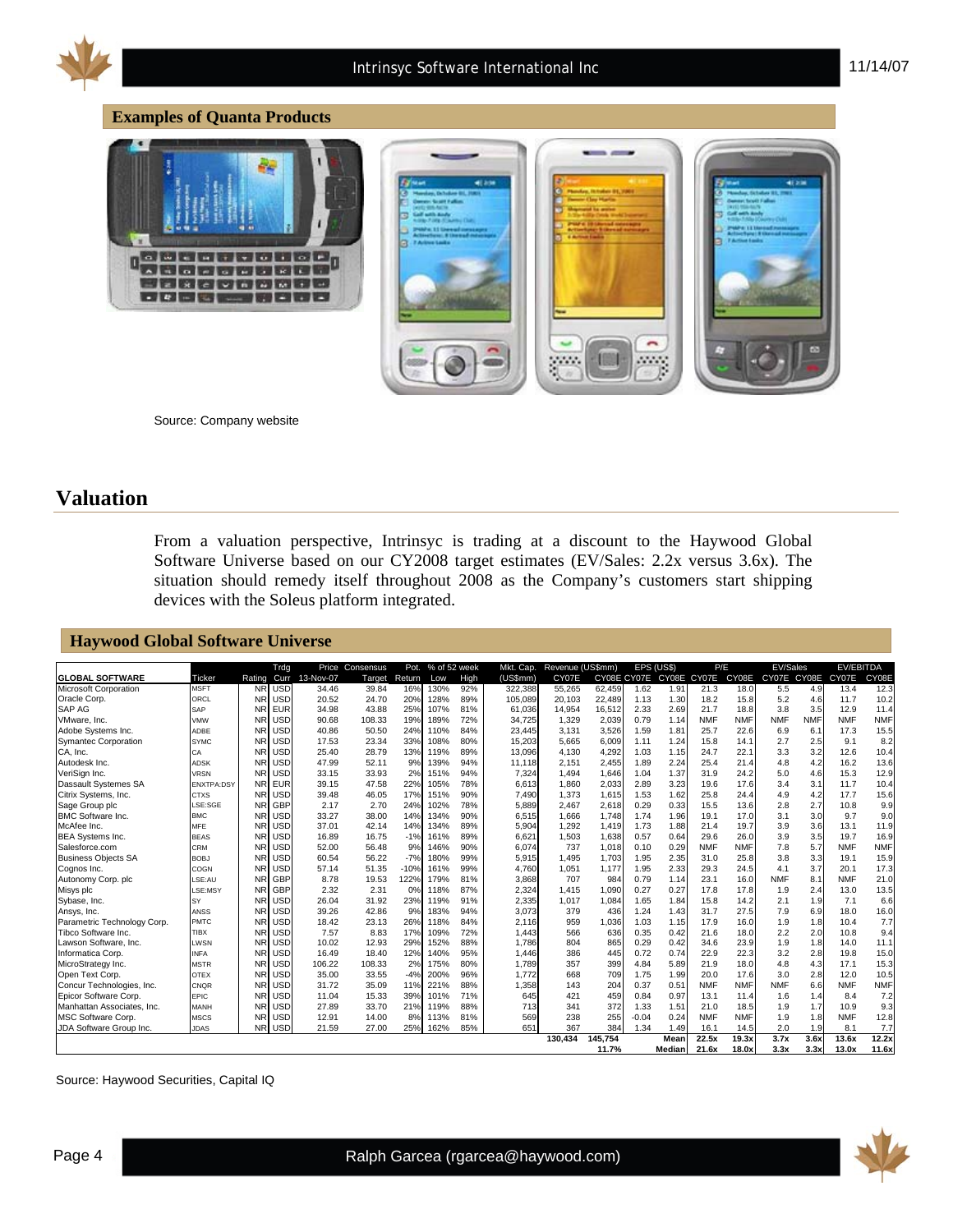

#### **Canada Technology – Small Cap Software and IT Services**

| <b>CANADA TECHNOLOGY</b>                      |                |        | Trdg       |           | Price Consensus | Pot.   | % of 52 week |      | Mkt. Cap. | Revenue (US\$mm) |                 | EPS (US\$)  |             | P/E        |            | EV/Sales    |           | <b>EV/EBITDA</b> |           |
|-----------------------------------------------|----------------|--------|------------|-----------|-----------------|--------|--------------|------|-----------|------------------|-----------------|-------------|-------------|------------|------------|-------------|-----------|------------------|-----------|
| <b>Small Cap - Software/Services</b>          | Ticker         | Rating | Curr       | 13-Nov-07 | Target          | Return | Low          | High | (US5mm)   | CY07E            |                 | CY08E CY07E | CY08E CY07E |            | CY08E      | CY07E CY08E |           | CY07E            | CY08E     |
| Absolute Software Corp.                       | <b>TSX:ABT</b> |        | NR CAD     | 37.35     | 43.13           | 15%    | 537%         | 92%  | 877       | 30               | 51              | $-0.27$     | $-0.22$     | <b>NMF</b> | <b>NMF</b> | 28.1        | 16.5      | <b>NA</b>        | <b>NA</b> |
| Constellation Software Inc.                   | TSX:CSU        | NRI    | CAD        | 24.00     | 27.16           | 13%    | 119%         | 86%  | 509       | 239              | 276             | 1.57        | 1.78        | 15.3       | 13.5       | 2.1         | 1.8       | 11.9             | 10.2      |
| SXC Health Solutions, Corp.                   | TSX:SXC        | NR.    | CAD        | 12.04     | 25.50           | 12%    | 101%         | 40%  | 251       | 96               | 113             | 0.65        | 0.85        | 18.5       | 14.2       | 1.8         | 1.6       | 7.7              | 5.7       |
| <b>Corel Corporation</b>                      | TSX:CRE        |        | NRI CAD    | 12.25     | 15.60           | 27%    | 114%         | 73%  | 332       | $\mathbf 0$      | 0               | 0.00        | 0.00        | <b>NMF</b> | <b>NMF</b> | <b>NMF</b>  | <b>NA</b> | <b>NA</b>        | <b>NA</b> |
| intermap Technologies Corp.                   | TSX:IMP        | NR.    | CAD        | 10.90     | 11.34           | 4%     | 216%         | 96%  | 477       | 31               | 35              | $-0.28$     | $-0.27$     | <b>NMF</b> | <b>NMF</b> | 14.2        | 12.7      | <b>NA</b>        | <b>NA</b> |
| Points International Ltd.                     | TSX:PTS        | NR.    | CAD        | 2.42      | 2.88            | 19%    | 378%         | 99%  | 290       | 32               | 73              | $-0.03$     | 0.02        | <b>NMF</b> | <b>NMF</b> | 8.7         | 3.8       | 389.1            | 41.8      |
| Resolve Business Outsourcing IncoTSX:RBO.UN   |                | NR.    | CAD        | 8.15      | 9.25            | 13%    | 139%         | 86%  | 192       | 334              | 372             | 0.12        | 0.36        | 67.9       | 22.6       | 1.1         | 1.0       | 10.2             | 7.9       |
| 20-20 Technologies Inc.                       | <b>TSX:TWT</b> | NR.    | CAD        | 6.15      | 8.50            | 38%    | 132%         | 79%  | 116       | 73               | $\Omega$        | 0.28        | 0.00        | 22.0       | <b>NMF</b> | 1.1         | <b>NA</b> | 7.1              | <b>NA</b> |
| <b>Gemcom Software International ITSX:GCM</b> |                |        | SOI CAD    | 2.19      | 3.25            | 48%    | 197%         | 91%  | 116       | 47               | 55              | 0.10        | 0.14        | 21.9       | 15.6       | 2.1         | 1.8       | 9.9              | 7.6       |
| Immersive Media Corp.                         | CDNX:IMC       | NR.    | CAD        | 1.80      | 4.00            | 122%   | 124%         | 31%  | 58        | $\mathbf 0$      | 13 <sub>l</sub> | $-0.14$     | $-0.04$     | <b>NMF</b> | <b>NMF</b> | <b>NMF</b>  | 3.6       | <b>NA</b>        | <b>NA</b> |
| Matrikon Inc.                                 | <b>TSX:MTK</b> | NR.    | CAD        | 2.50      | 3.67            | 47%    | 109%         | 67%  | 81        | 76               | 86              | 0.03        | 0.16        | 83.3       | 15.6       | 0.8         | 0.7       | 12.0             | <b>NA</b> |
| MKS Inc.                                      | <b>TSX:MKX</b> | NR.    | CAD        | 1.42      | 1.63            | 15%    | 108%         | 65%  | 77        | 57               | 61              | 0.04        | 0.00        | 35.5       | <b>NMF</b> | 1.1         | 1.1       | 43.2             | 14.5      |
| Intrinsvc Software International II⊤sx:ıcs    |                | sol    | <b>CAD</b> | 0.76      | 1.25            | 64%    | 200%         | 99%  | 91        | 21               | 32              | $-0.16$     | $-0.09$     | <b>NMF</b> | <b>NMF</b> | 3.2         | 2.2       | <b>NA</b>        | <b>NA</b> |
| Brainhunter Inc.                              | <b>TSX:BH</b>  | NRI.   | CAD        | 0.64      | <b>NA</b>       | NA     | 142%         | 77%  | 28        | $\mathbf 0$      | 0               | 0.00        | 0.00        | <b>NMF</b> | <b>NMF</b> | <b>NMF</b>  | <b>NA</b> | <b>NA</b>        | <b>NA</b> |
| Grey Island Systems International I CDNX:GIS  |                | NR.    | CAD        | 0.39      | 0.75            | 92%    | 15%          | 57%  | 35        |                  | 0               | 0.01        | 0.00        | 39.0       | <b>NMF</b> | 1.3         | <b>NA</b> | 9.8              | <b>NA</b> |
| iseemedia Inc.                                | CDNX:IEE       | NRI.   | CAD        | 0.48      | 1.20            | 150%   | 185%         | 51%  | 19        |                  | ΩI              | $-0.12$     | 0.00        | <b>NMF</b> | <b>NMF</b> | 10.9        | <b>NA</b> | <b>NA</b>        | <b>NA</b> |
|                                               |                |        |            |           |                 |        |              |      |           | 1,039            | 1,167           |             | Mean        | 37.9x      | 16.3x      | 5.9x        | 4.3x      | 55.6x            | 14.6x     |
|                                               |                |        |            |           |                 |        |              |      |           |                  | 12.3%           |             | Median      | 28.7x      | 15.6x      | 2.1x        | 1.8x      | 10.2x            | 9.0x      |

Source: Haywood Securities, Capital IQ

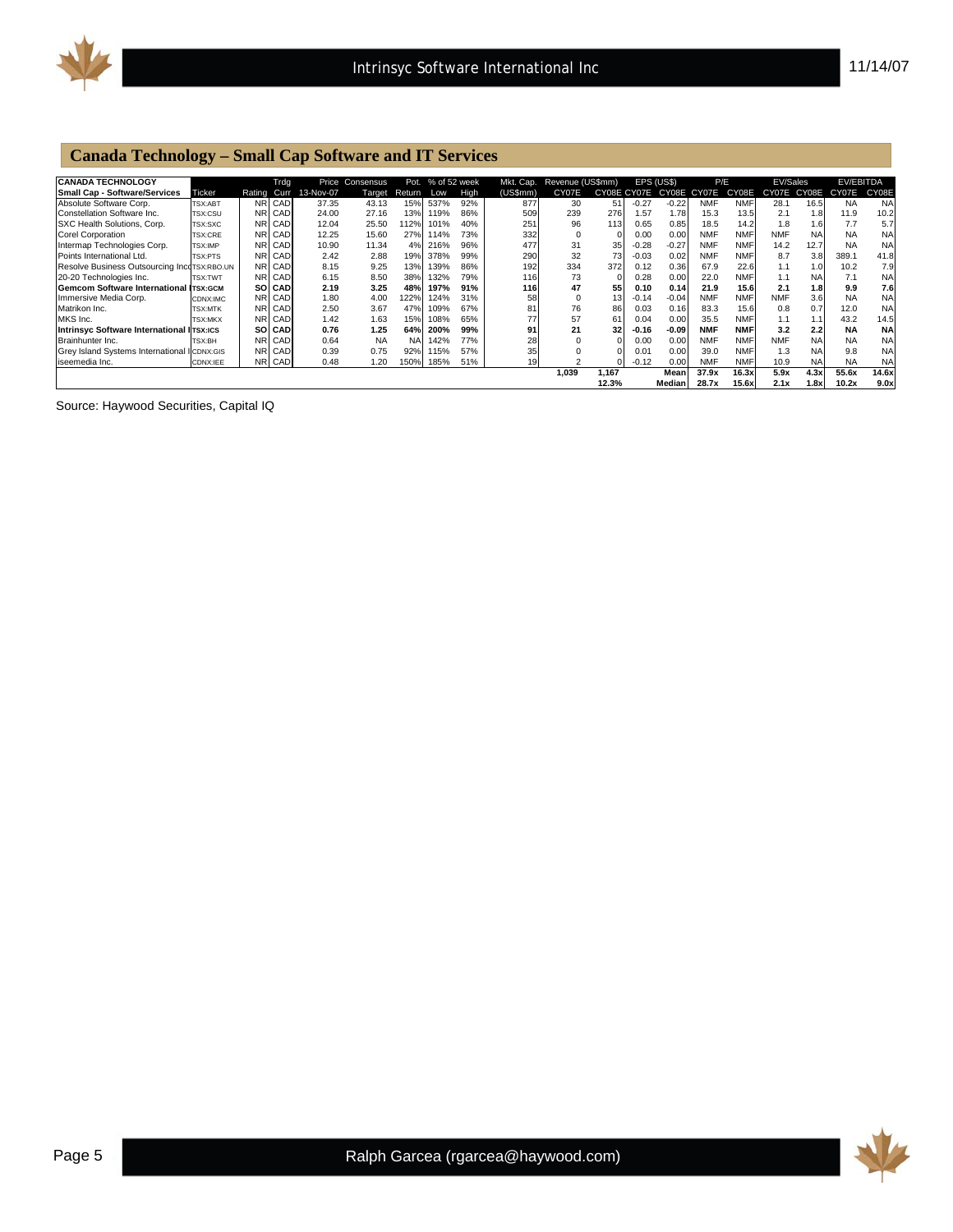



# **Distribution**

This report may not be distributed to non-institutional US clients.

#### **Analyst Certification**

I, Ralph Garcea, hereby certify that the views expressed in this report (which includes the rating assigned to the issuer's shares as well as the analytical substance and tone of the report) accurately reflect my/our personal views about the subject securities and the issuer. No part of my/our compensation was, is, or will be directly or indirectly related to the specific recommendations.

#### **Important Disclosures**

This report is prepared by Haywood Securities Inc. for use by Haywood Securities Inc., Haywood Securities (USA) Inc. and Haywood Securities (UK) Limited and their clients. Haywood Securities Inc. is a Canadian broker-dealer and a member of the Toronto Stock Exchange and the Canadian Venture Exchange. Haywood Securities (USA) Inc. is a wholly owned subsidiary of Haywood Securities Inc., registered with the U.S. Securities and Exchange Commission, and is a member of the National Association of Securities Dealers (NASD) and the Securities Investor Protection Corporation (SIPC).

Haywood Securities, Inc., and Haywood Securities (USA) Inc. do have officers in common however, none of those common officers affect or control the ratings given a specific issuer or which issuer will be the subject of Research coverage. In addition, the firm does maintain and enforce written policies and procedures reasonably designed to prevent influence on the activities of affiliated analysts.

Haywood analysts are salaried employees who may receive a performance bonus that may be derived, in part, from corporate finance income.

#### **Of the companies included in the report the following Important Disclosures apply:**

 $\bullet$  n/a

Other material conflict of interest of the research analyst of which the research analyst or member knows or has reason to know at the time of publication or at the time of public appearance:

 $\bullet$   $\bullet$   $\bullet$ 

#### **Rating Structure**

**SECTOR OUTPERFORM** – Haywood's top rating category. The analyst believes that the security will outperform its sector. Furthermore, the shares are forecast to provide attractive returns measured against alternative investments when considering risk profiles. The rating carries a minimum total return threshold of 15% for equities and 12% for trusts. The rating applies to companies that have tangible underlying assets that give a measure of support to the market valuation. The rating category considers both the absolute and relative values in assigning the highest rating on the security.

**SECTOR PERFORM** – The analyst believes that the security will trade with tight correlation to its underlying sector. Furthermore, the target price (together with any anticipated distributions) is at or above the market price, and forecast risk-adjusted returns are attractive relative to alternative investments.

**SECTOR UNDERPERFORM** – Investors are advised to sell the security or hold alternative securities within the sector. Stocks in this category are expected to underperform relative to their sector. The category also represents stocks with unattractive forecast returns relative to alternative investments.

**TENDER –** The analyst is recommending that investors tender to a specific offering for the company's stock.

**RESEARCH COMMENT** – An analyst comment about an issuer event that does not include a rating.

**COVERAGE DROPPED** – Haywood Securities will no longer cover the issuer. Haywood will provide notice to clients whenever coverage of an issuer is discontinued. The termination of coverage will not occur unless clients have been provided with advice relating to positions they may still hold, such as a recommendation to sell their securities.

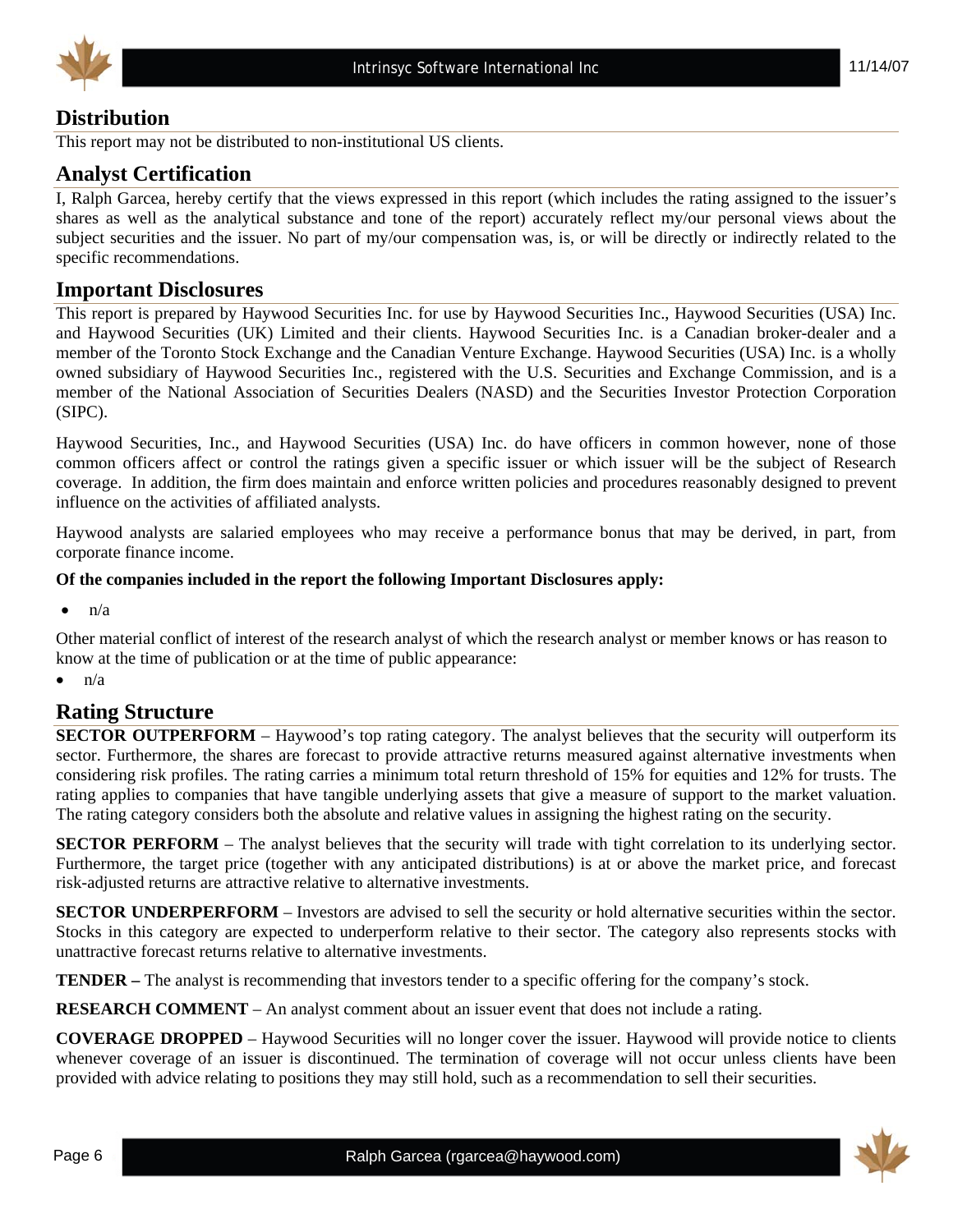

The above ratings are determined by the analyst at the time of publication. On occasion, total returns may fall outside of the ranges due to market price movements and/or short term volatility. At the discretion of Haywood's Management, these deviations may be permitted after careful consideration

Haywood's focus is to search for undervalued companies which analysts believe may achieve attractive risk-adjusted returns. This research coverage on potentially undervalued companies may result in an outweighted percentage of companies rated as Sector Outperform. Management regularly reviews rating and targets in all sectors to ensure fairness and accuracy.

**Rating Distribution June 15, 2007 - September 15, 2007**



For further information on Haywood Securities' research dissemination policies, please visit: http://www.haywood.com/research\_dissemination.asp

#### **Risk Profile Parameters**

**SPECULATIVE:** – Investment for risk accounts only. Companies within this category carry greater financial and/or execution risk. All junior/venture companies that carry great financial and/or liquidity risk will be tagged "SPECULATIVE". A stock indicating a SPECULATIVE risk is determined from sector specific criteria outlined below listed below.

# **Risk Profile Parameters – Technology/Special Situations**

**Forecast Risk:** *High* – Haywood forecasts are below guidance. The Company has a history of missing targets and/or Haywood expects guidance to be lowered. Sales are minimally visible. *Moderate* – Haywood forecasts are generally in line with guidance and sales are moderately visible. The Company has a history of meeting or exceeding guidance. *Low* – Haywood forecasts exceed guidance. The Company has a history of meeting or exceeding guidance and its sales are highly visible.

**Financial Risk:** *High* – The business plan is not fully funded but requires debt and/or equity financing. This categorization does not necessarily predict whether the additional funds will be raised. Inventory turnover is low, cash flow is weak, and assets are below par. *Moderate* – The business plan is fully funded. Inventory turnover and cash flow are moderate, and assets are reasonably liquid. The Company's debt is rated below investment grade. *Low* – The Company is fully funded with investment grade debt, high inventory turnover, high cash flow, and superior assets.

**Valuation Risk:** *High* – The current valuation is at the high end of historic levels and/or at a premium to peers. Where applicable, the DCF valuation is not more than 10% above the current equity valuation. *Moderate* – The current valuation is within historic ranges and generally consistent with peers. Where applicable, the DCF valuation exceeds the current capitalization by more than 10%. *Low* – The current valuation is at the low end of historic ranges and at a discount to peer valuations. Where applicable, the DCF valuation exceeds the current capitalization by more than 20%.